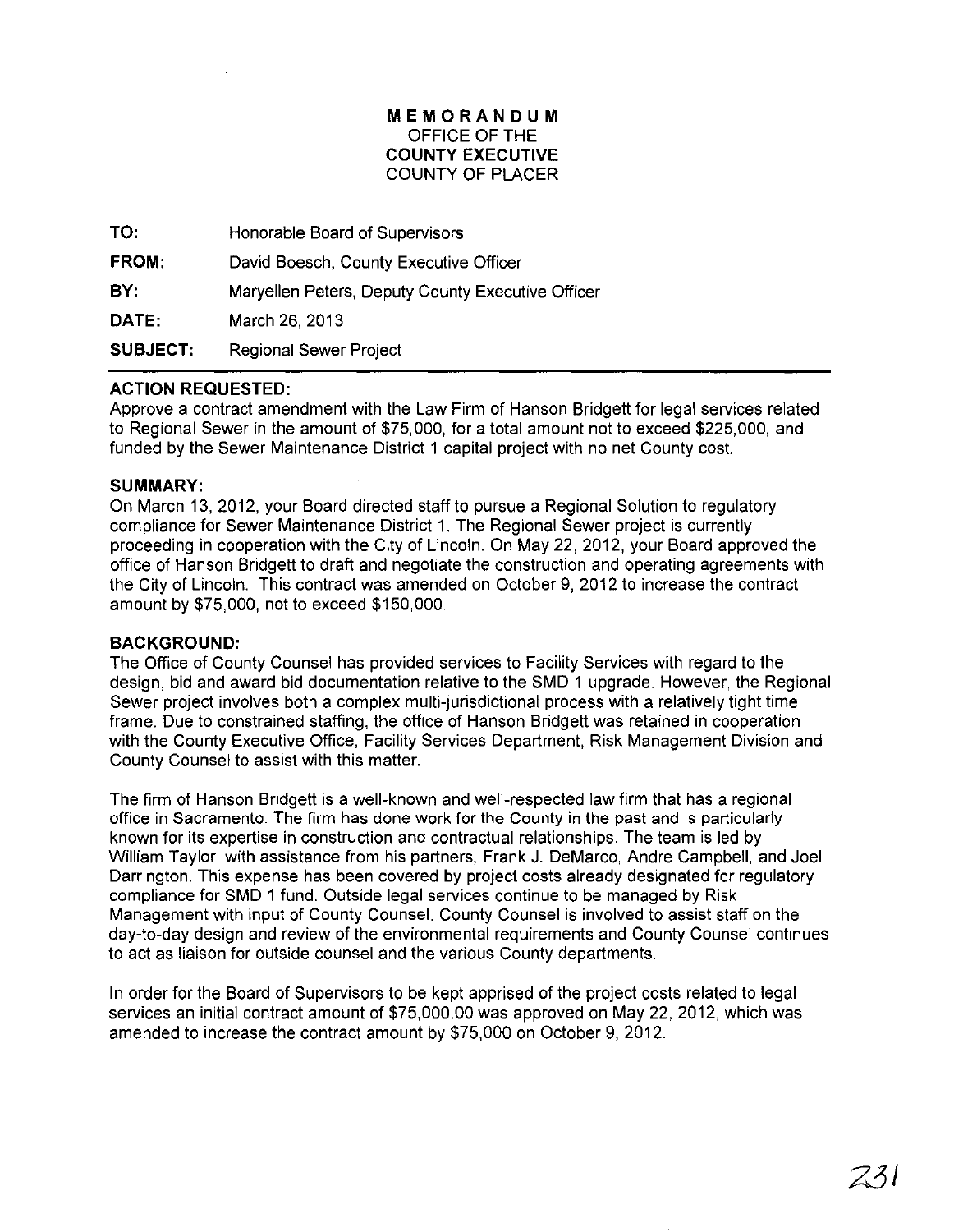Memorandum Re: Regional Sewer Project March 26, 2013 Page 2 of 2

## **RECOMMENDED ACTION:**

That the Board of Supervisors amend the contract with the Law Firm of Hanson Bridgett to increase the amount by \$75,000, to an amount not to exceed \$225,000, to assist the County with implementation of the Regional Sewer project.

## **FISCAL IMPACT:**

The expense is anticipated to be covered by project costs already designated for regulatory compliance for SMD 1 fund. This is a \$75,000 increase over the amended contract amount of \$150,000 for a total contract of \$225,000 to prepare multiple agreements for the construction and operation of the regional Sewer Project.

Contract on file for review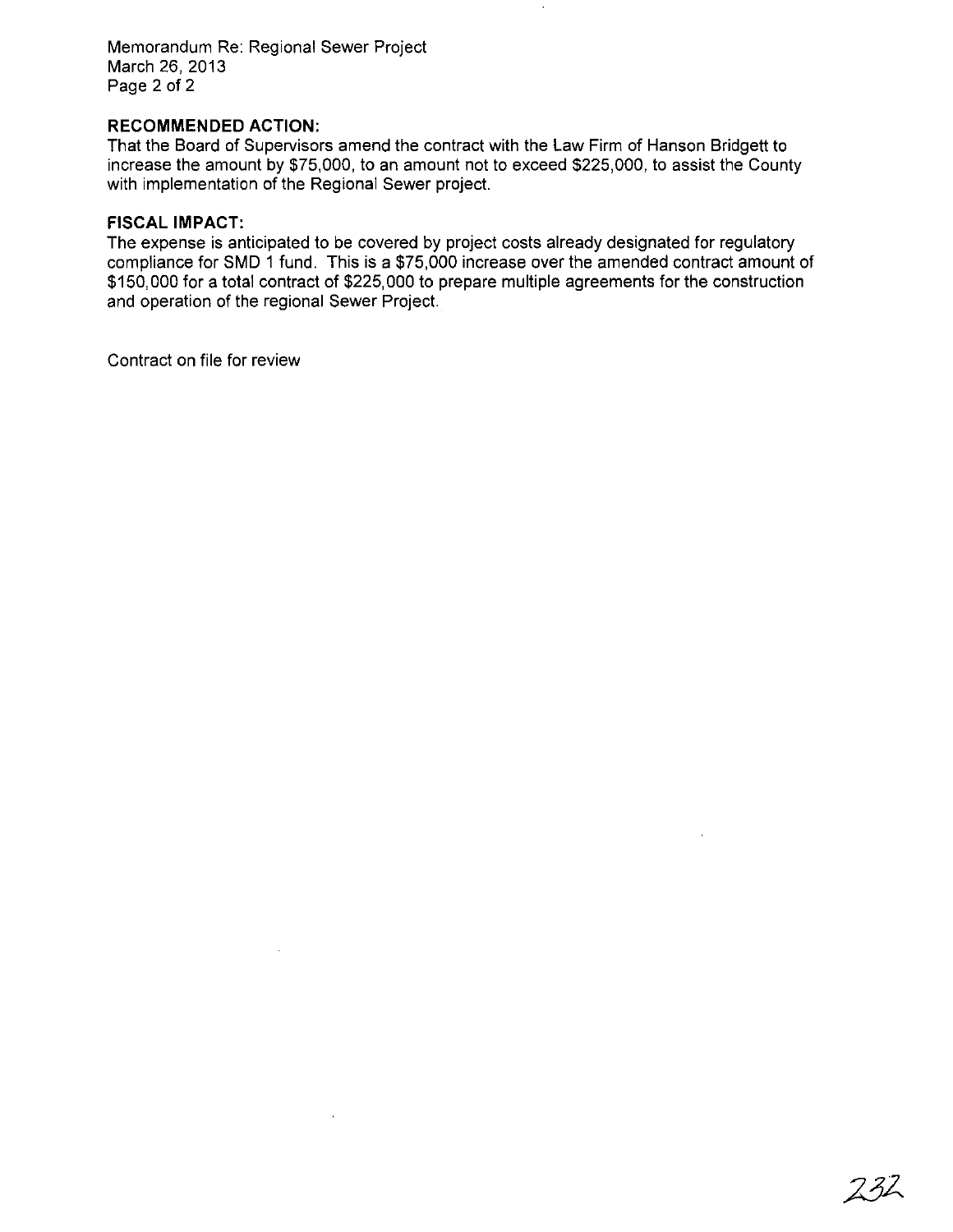#### AMENDMENT TO CONTRACT NUMBER **CN60716** TO PROVIDE PROFESSIONAL SERVICES **Legal Services - Regional Wastewater Project**

WHEREAS, the County of Placer and Hanson Bridgett, LLP., have heretofore entered

into a Contract whereby professional services would be provided to the County; and

WHEREAS, the parties desire to amend said Contract.

NOW, THEREFORE, IT IS MUTUALLY AGREED by and between the parties as

follows:

1. That Paragraph 5 of the original contract shall be amended in that the contract

ceiling shall be \$225,000 rather than \$150,000. Said paragraph shall read as follows:

"5. AMOUNT OF PAYMENT. County shall pay SECOND PARTY for services and reasonable costs and expenses incurred, as set forth in the Payment Schedule attached hereto as Exhibit "B" up to a maximum of **TWO HUNDRED TWENTY-FIVE THOUSAND AND NO/IOO DOLLARS (\$225,000.00).**

This amount is the initial authorization and additional expenditures, if any, may be authorized by the COUNTY when requested and approved **in advance,"**

EXCEPT as specifically modified above, all of the remaining terms and conditions of the

said Contract shall remain and continue in full force and effect.

DATED:

COUNTY OF PLACER

**Jim Holmes, Chairman** Board of Supervisors

 $BY:$   $\frac{1}{11}$ 

DATED:  $3 - 12 - 13$ 

BY: Wellison D. 7xg

SECOND PARTY

William D. Taylor Hanson Bridgett, LLP

REVIEWED BY: Moyell Office of Risk Management

Maryellen Peters, Deputy CEO

APPROVED AS TO FORM: Office of County Counsel

DATED:  $\frac{3/18/13}{2}$